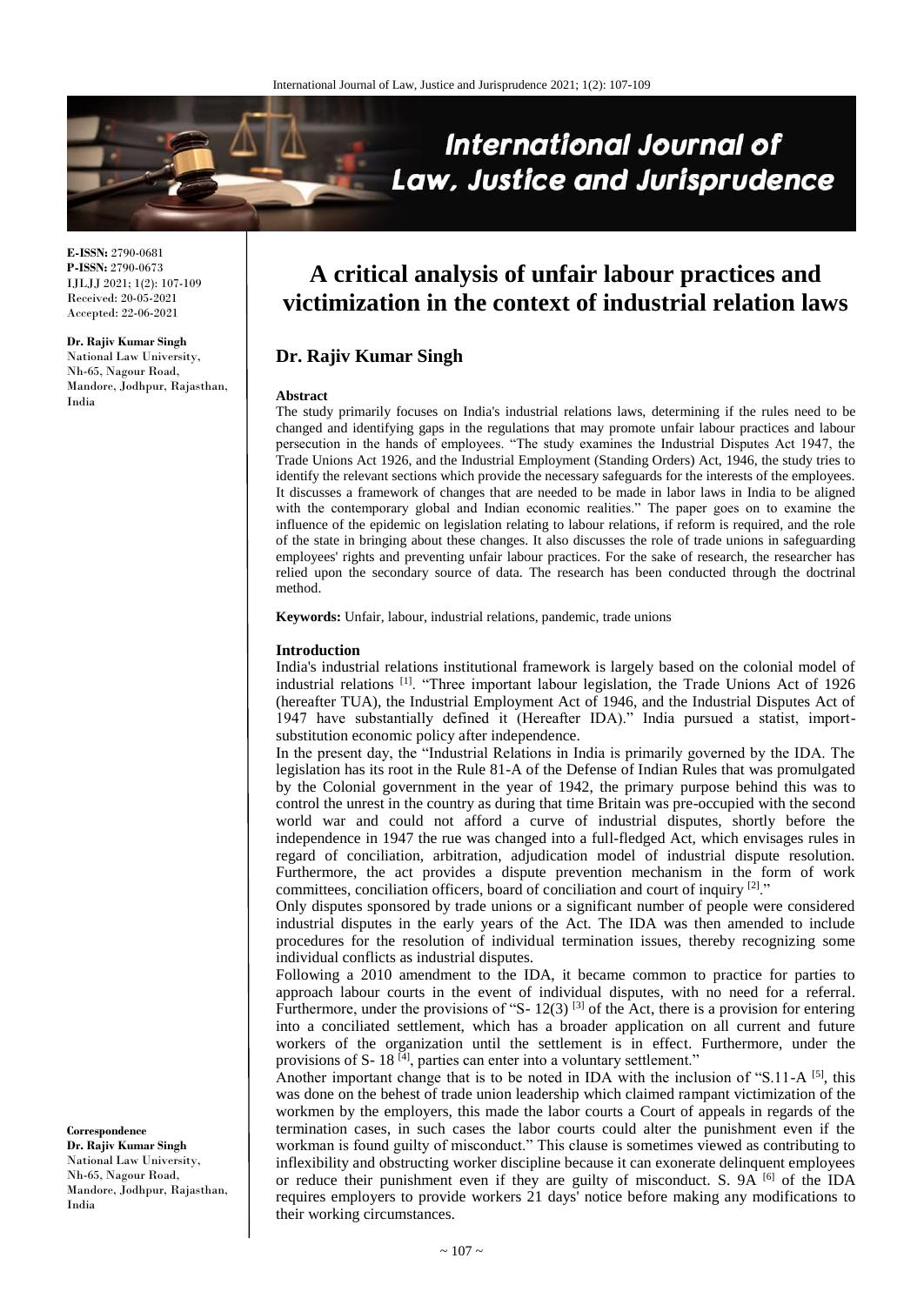This provision is also seen as contributing to inflexibility, with the industry arguing that it is difficult to respond to the needs of the current business environment because workers can file a labour dispute once the notice is given, thus limiting the employer's flexibility.

The provisions which dictate the rules in regards to strikes are included in "S. 22<sup> $[7]$ </sup> to S. 25<sup> $[8]$ </sup> of the IDA, the workers need to give a notice at least 14 days before going on a strike but this is only limited to public utility services there are no such provisions in the case of non-public utilities, this gives the workers there to go on an instantaneous strike if they desired"

Another issue with Indian laws is that there is a provision for conducting a strike [9] ballot among workers, so even a small group of workers can call for a strike. "It is important to note that the IDA's S.  $36^{[10]}$  bans the presence of lawyers in conciliation proceedings and further restricts the presence of lawyers before adjudicatory bodies, but a lawyer could be allowed if the other party consents."

After studying the provisions of the IDA, the author believes that the current Act is to the workers' advantage; however, whether this is indeed the case will be determined in the following chapters.

## **Industrial Relations and Unfair Labour**

Any of the practices listed in the Fifth Schedule are considered unfair labour practices. In India, "the State of Maharashtra enacted the M.R.T.U. & P.U.L.P. Act, 1971, which addresses unfair labour practices in great detail. Using Maharashtra's decade of experience, the Amendment Act of 1982 identified Unfair Practices in the Fifth Schedule and declared them illegal and criminal offenses under S.25T and S.25U of the IDA<sup>[11]</sup>. However, unlike the Maharashtra Act, the Central Act did not make any provision for the effective prevention/stoppage/rectification of the unfair practices. This rule is unique in that it prohibits unfair labor practices by workmen as well [12]."

Given the seasonal nature of agricultural labour, an employer's publication of a circular preventing new workers from working for more than 240 days would not be considered an unfair labour practice [13]. Laborers who are not engaged in agricultural operations may not be fired in order to avoid fulfilling the 240-day requirement. Unfair labour practices might be deemed if such workers were fired  $[14]$ . Furthermore, under "Section 30(1)(b) of the MRTU and PULP Act, the Industrial and Labour Courts have broad powers to direct the employer to take affirmative action in a case of unfair labour practice, including the power to order regularization or permanency [15]."

In the changing times especially during this time of the pandemic, the definition of Unfair Labor Practices must also be understood in a current context. An act must contain characteristics of arbitrariness and unreasonableness to be considered unfair labour practice; if this is demonstrated, it will invoke the fundamental right guaranteed under Article 14 of the Indian Constitution. "In the case of *Durgapur Casual Workers Union v. Food Corporation of India* [16] The dispute, in this case, involved regularisation workers who had previously worked on a contractual basis in the Corporation's Modern Rice Mill in Durgapur and were directly hired by the Corporation in June 1991 as casual employees on a daily salary basis at the Food Storage Depot at Durgapur Corporation after the Rice Mill closed. The Central Industrial Dispute Tribunal held that continuous

casualization of workmen's employment is an unfair labour practice and that the social equity principle requires an order of absorption, and therefore instructed the Food Corporation Management to absorb 49 casual workers. judgment was upheld by a single-judge bench of the Calcutta High Court but was later overturned by the Division Bench due to backdoor nominations and violations of Articles 14 and 16 of the Constitution." It should also be highlighted that in the absence of any unfair labour practice, Labor Courts cannot provide regularisation relief just because a worker has worked as a "daily-wage worker, ad hoc worker, or a temporary worker for a number of years."

We may deduce from the study of these cases and statutes that there is an effective method for resolving grievances in the event of a dispute. Let us now consider how to approach such a redressal.

## **Role of Trade Union**

In India, trade unions play a crucial role in safeguarding workers' interests. The TUA, 1926, governs trade unions in India. It contains provisions for registration, formation, and other aspects of the legislation relating to registered trade unions [17] .

Every worker in India has the right to create a union or refuse to join one. Not all workers' organizations, however, are classified as trade unions. "For example, the Madras High Court held that an association of sub-magistrates of the judiciary, tahsildars, and other government officials is not a trade union because its members perform sovereign and regal functions."

The members of the union do have some rights these rights become their means in being protected from Unfair labor practices, In the case of "*All India Bank Employees'*  Association v. N.I. Tribunal <sup>[18]</sup>, some of these rights were highlighted these rights" are -

- 1. "The right of the members of the union to meet."
- 2. "The right of the members to move from place to place."
- 3. "The right to discuss their problems and propagate their views."
- 4. "The right of the members to hold property"

It should be noted, however, that the case went on to say that Art. 19 does not cover a right to the accomplishment of all the goals for which trade unions are created [19]. It should be highlighted that an unregistered trade union or one whose registration has been revoked is ineligible to receive any of the TUA or IDA advantages [20].

In India, trade unions play a significant role in terms of industrial relations because trade unions are where collective bargaining takes place. The Hon'ble Supreme Court has defined collective bargaining as "*the technique by which dispute as to conditions of employment is resolved amicably by agreement rather than coercion. It is to be noted that refusing to bargain with employer collectively is regarded as unfair labor practice* [21] *."*

Furthermore, if both parties are unable to establish a collective bargaining agreement, the union has the option to strike, in "*B.R Singh v. Union of India* [22], the court has recognized strike as a mode of redress for resolving the grievances of workers. This step however has some problems involved as there is an underlying assumption made by the SC was that a recognized union represents all the workmen in the industrial undertaking or the industry,